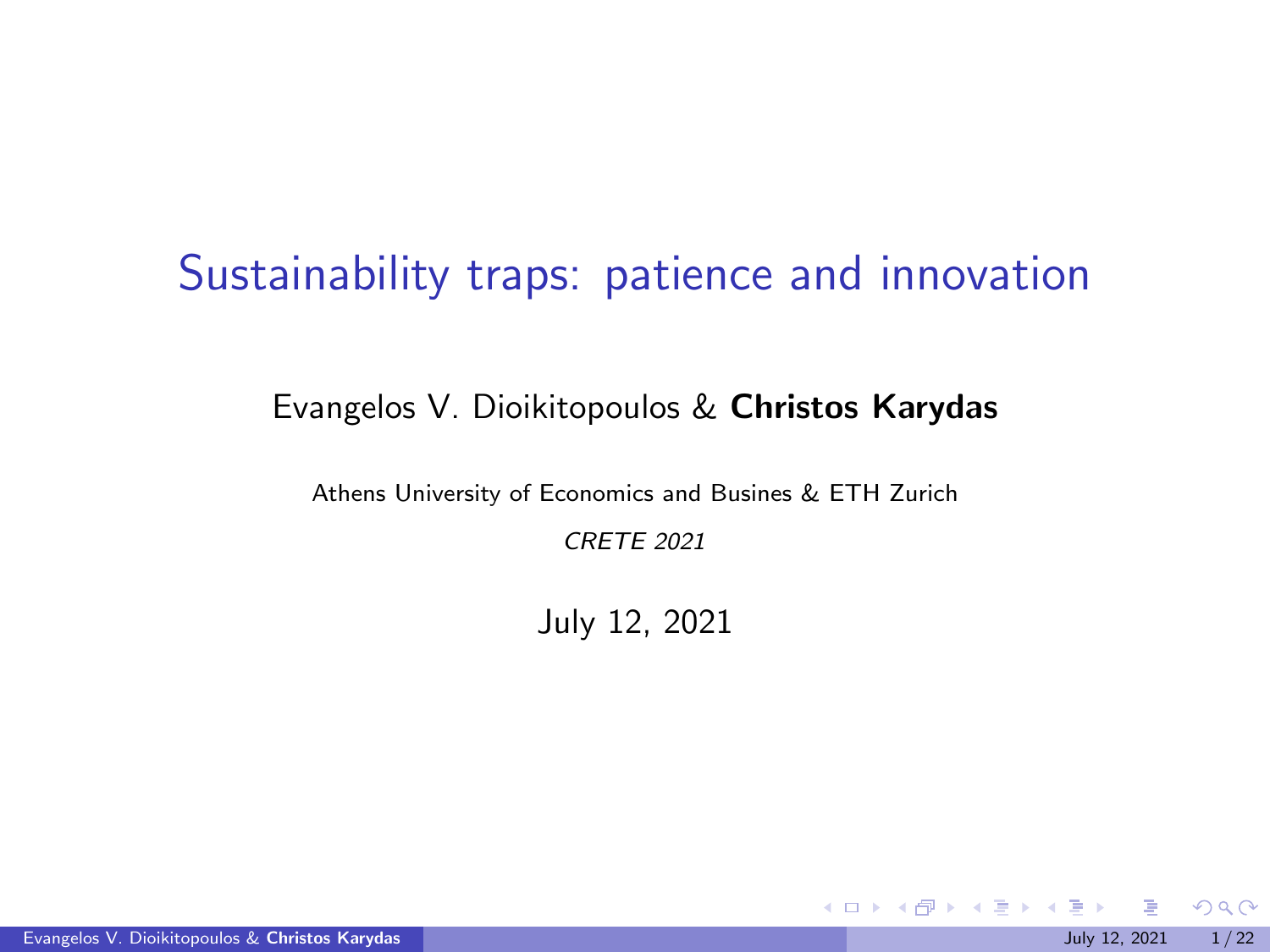# <span id="page-1-0"></span>Main idea

### Fact 1:

Some countries thrive both economically and environmentally; others stagnate in environmental and economic poverty traps.

### Fact 2:

These countries won't benefit from short-term technological advancements (e.g. foreign aid, technology transfer, small scale R&D).

### Contribution:

- **Behavioral mechanism to explain 1&2;**
- R&D-driven endogenous growth model; the quality of natural environment influences long-term orientation and investment into sustainable technologies
- Multiple equilibria of development: high / low growth & environm. quality

 $\Omega$ 

メロトメ 伊 トメ ミトメ ミト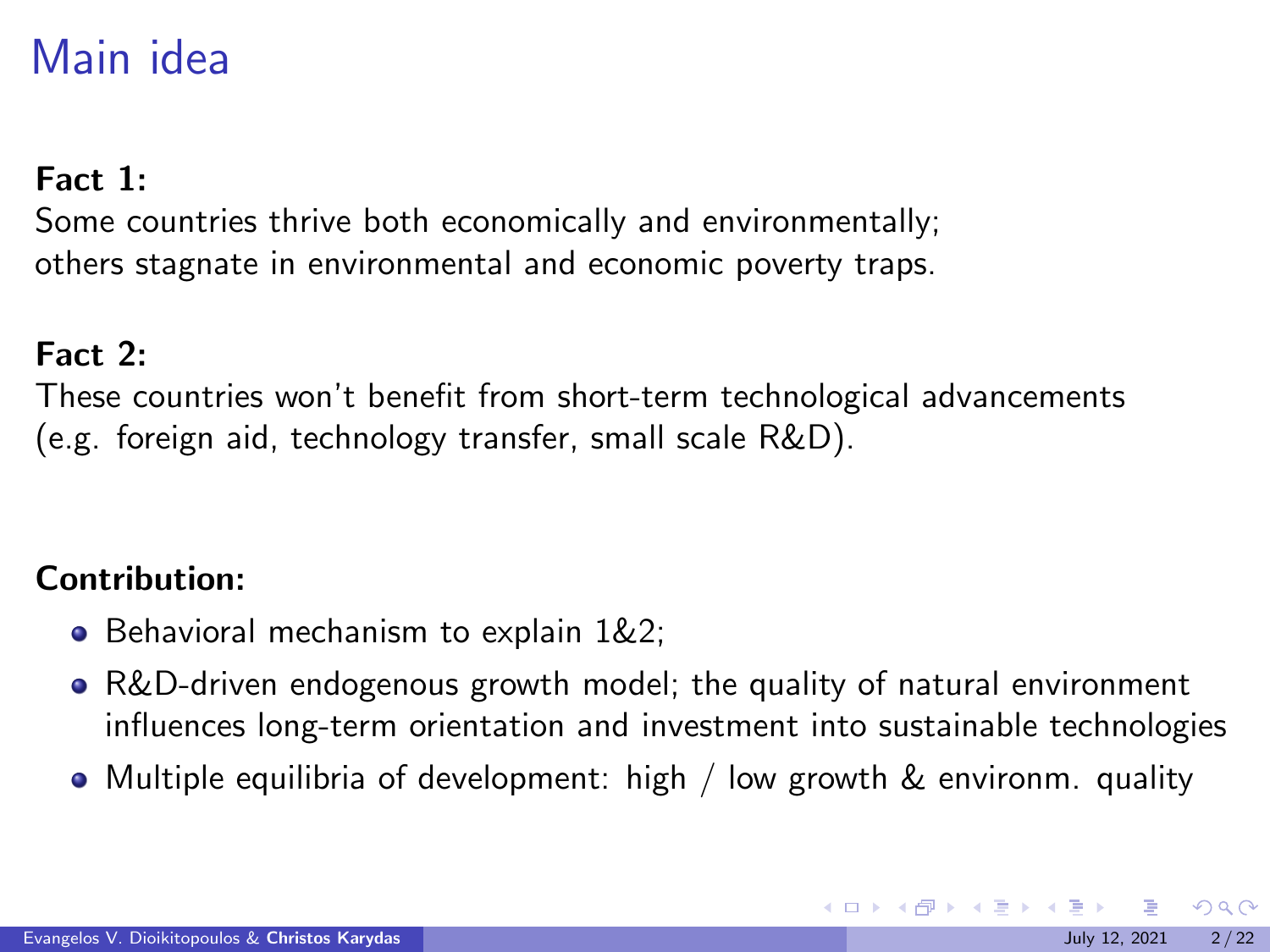# <span id="page-2-0"></span>Environmental performance and economic development



- R&D Expenditure (% of GDP) avg. over 1960-2016;
- **EPI** for 2018 (24 env. performance indicators);
- **•** green: low income / orange: non-low income (Unit. Nations);
- circles: Rate of Time Preference (relative) RTP (F[alk](#page-1-0) [et](#page-3-0) [a](#page-1-0)[l.,](#page-2-0) [2](#page-3-0)[01](#page-0-0)[8\)](#page-21-0).

 $\Omega$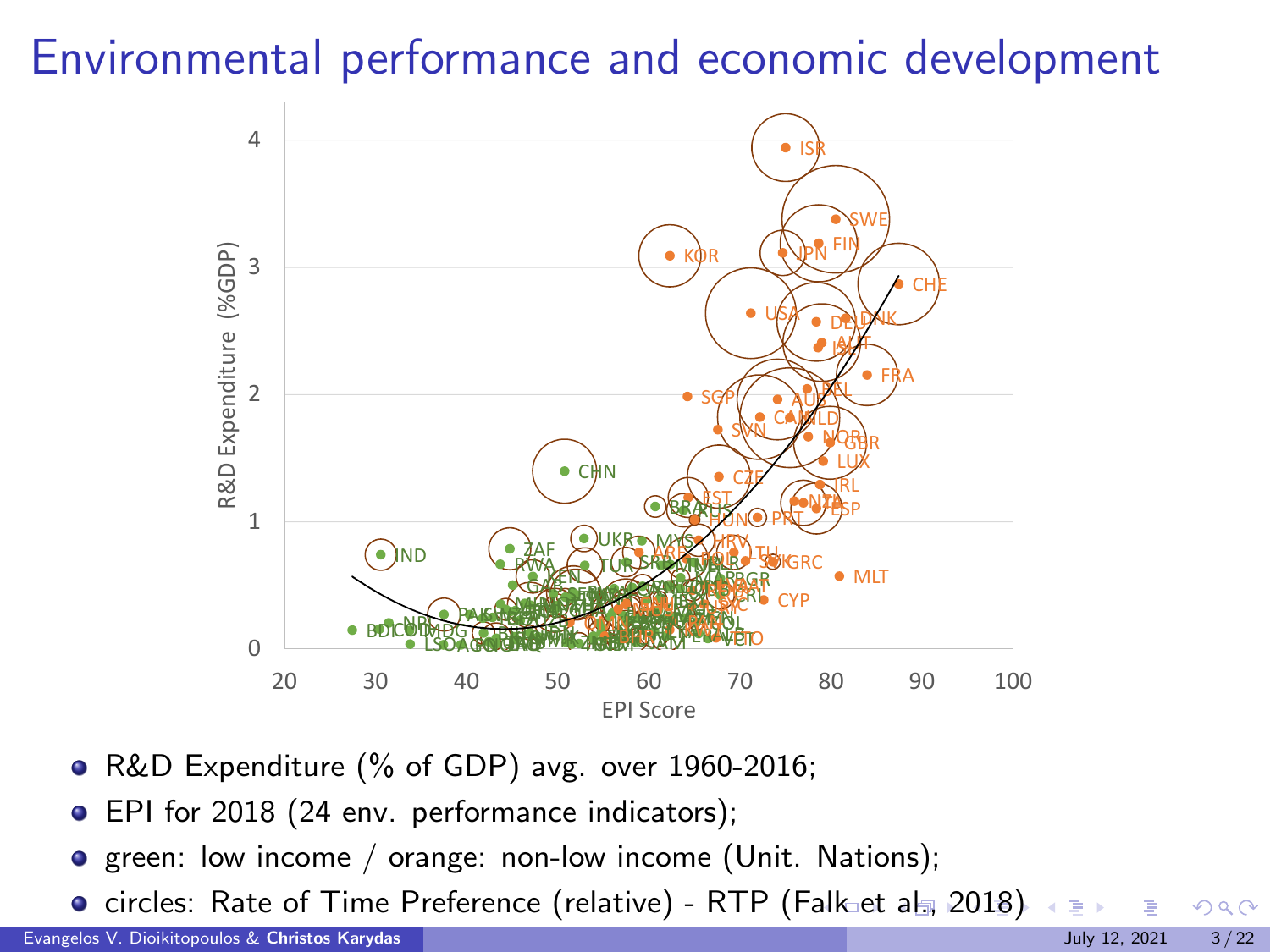### <span id="page-3-0"></span>Literature

Not unanimous in its views on environment-poverty traps:

- **•** geographic location and ecological scarcity (e.g., Jalan and Ravallion, 2002, Barbier and Hochard, 2019)
- **o** poor institutions

(e.g., Burnside and Dollar, 2000, Acemoglu and Robinson, 2012, Greenstone and Jack, 2015)

- aid increases misallocation of resources (e.g., Djankov et al., 2008, Rajan and Subramanian, 2011)
- climate change suppresses growth prospects unevenly (Bretschger and Valente, 2011, Bretschger and Suphaphiphat, 2014)

 $\Omega$ 

イロメ イ部メ イ君メ イ君メー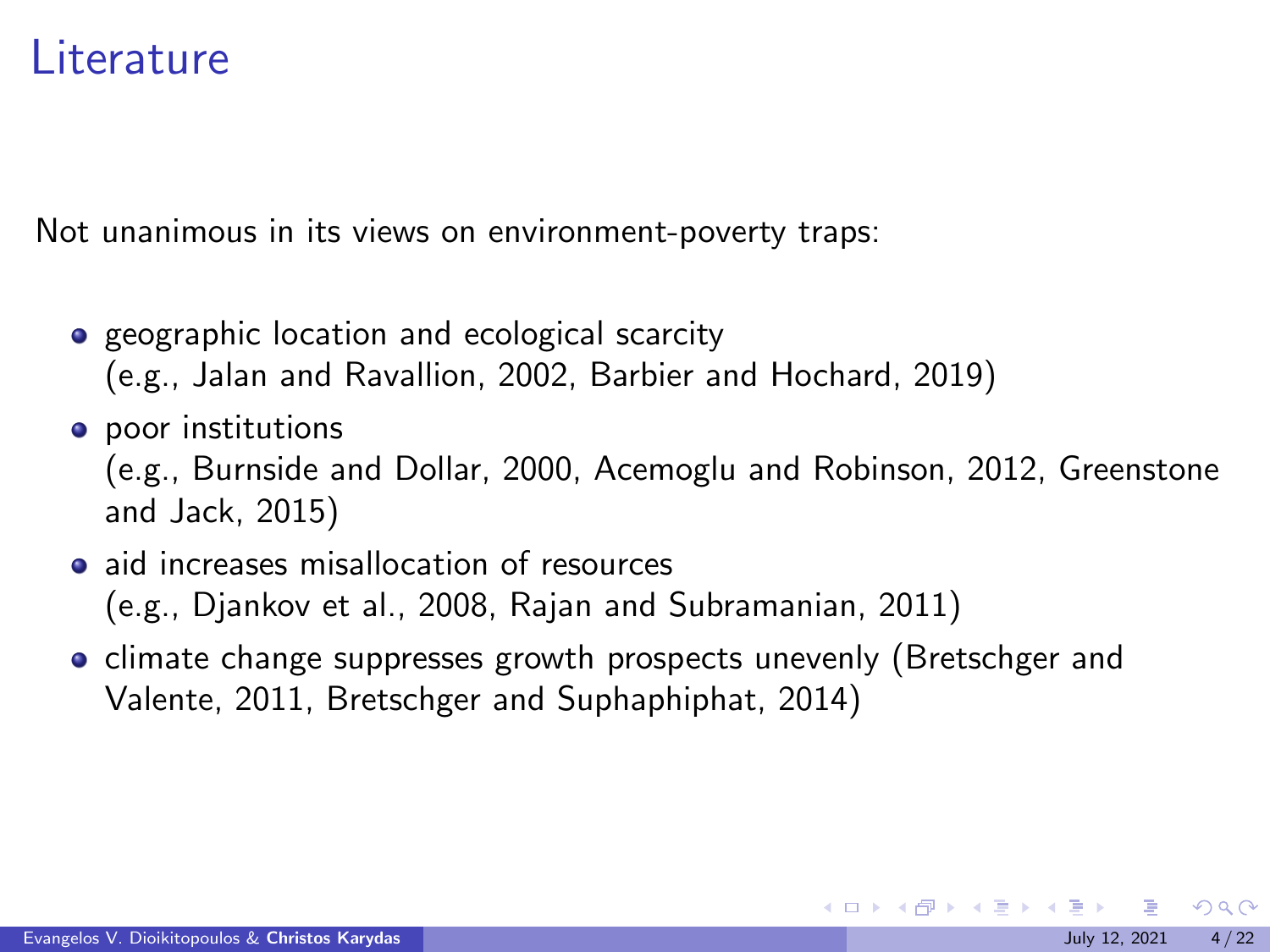# Motivation and Main Message

### Galor and Ozak (2016, AER)

- positive relationship between environmental quality and long-term orientation;
- **•** good climatic conditions in the pre-industrial era made people long-term oriented and prone to investments in agricultural technologies of the time
- Relevant in the modern era is investment in R&D versus investment in manufacturing. But why some countries innovate more than others?
- What is the join relation between environmental quality, long-term orientation and R&D?

 $\Omega$ 

 $4$  ロ }  $4$   $\overline{m}$  }  $4$   $\overline{m}$  }  $4$   $\overline{m}$  }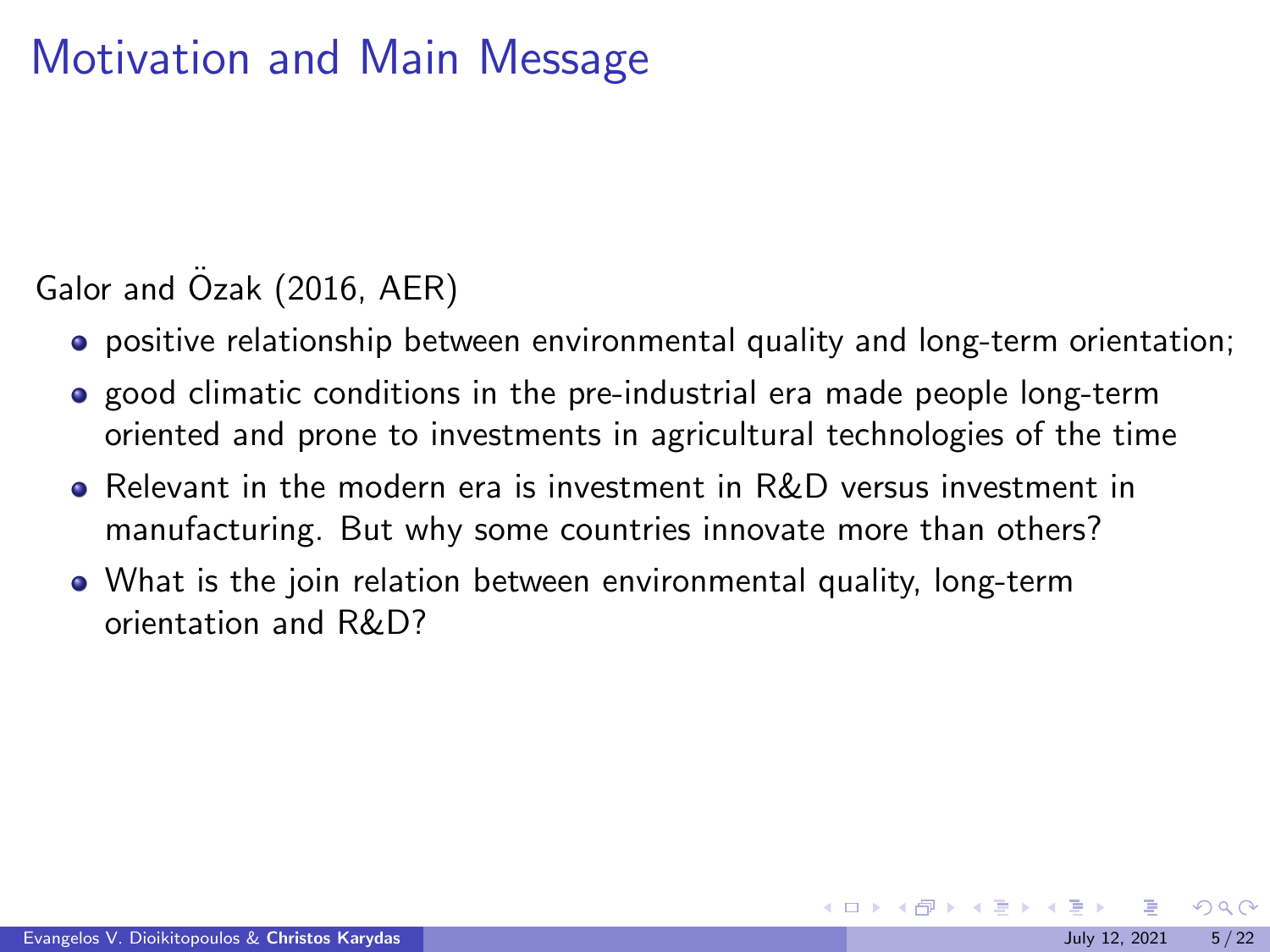# Environmental Quality and Time Preference: **Contemporary**



Evangelos V. Dioikitopoulos & Christos Karydas July 12, 2021 6 / 22

 $290$ 

イロト イ御 トイ ヨ トイ ヨ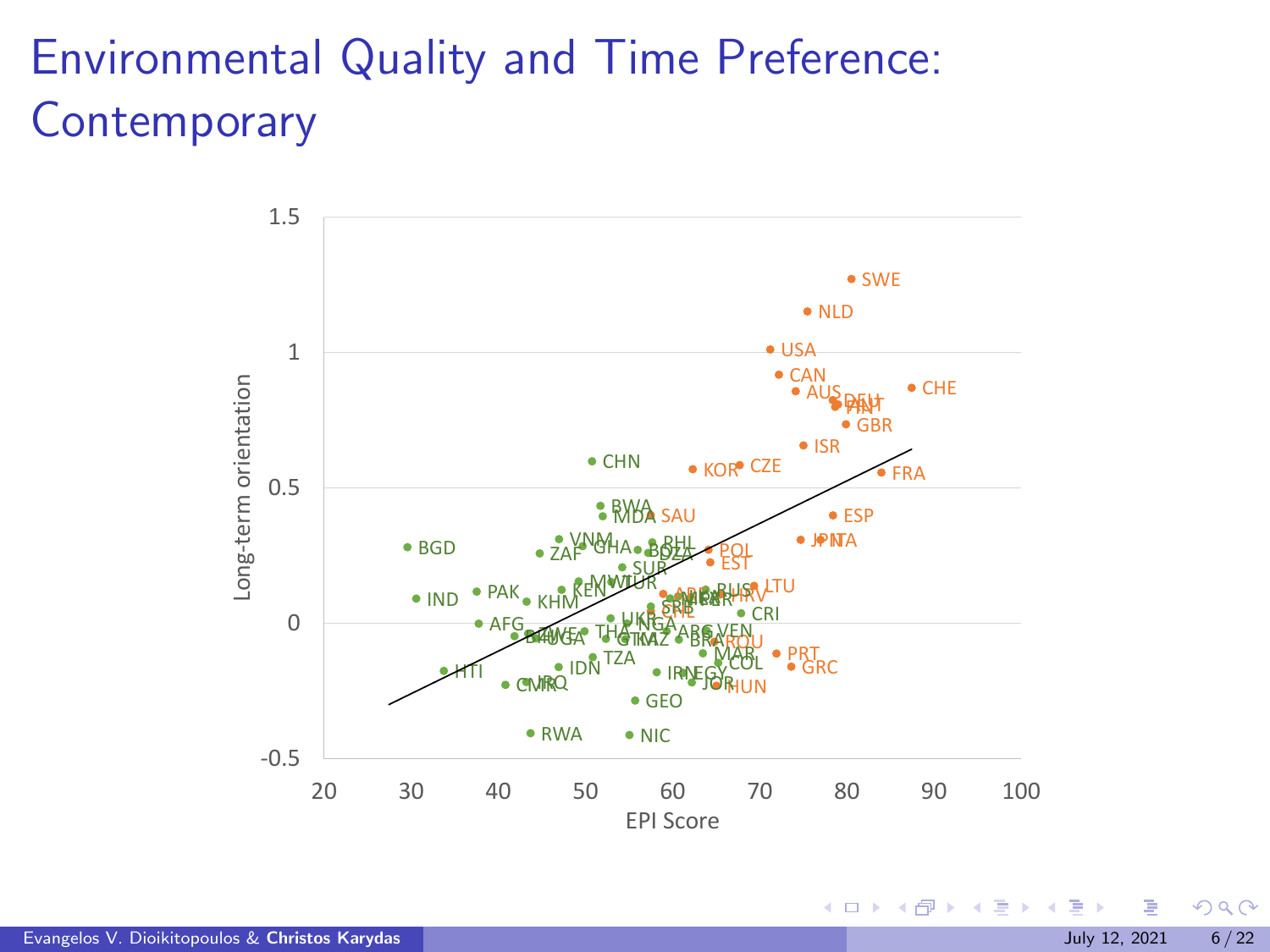### Main Message

- This paper argues that the joint relation between long-term orientation, environmental quality and innovation plays a key role in explaining environment-poverty traps.
- We show that multiple equilibria of economic development and environmental quality can arise due to an endogenous trade-off between the demand for innovation that promotes sustainability, and the ephemeral pleasure from polluting manufacturing that impedes sustainability.

 $\Omega$ 

メロトメ 御 トメ ミトメ ミト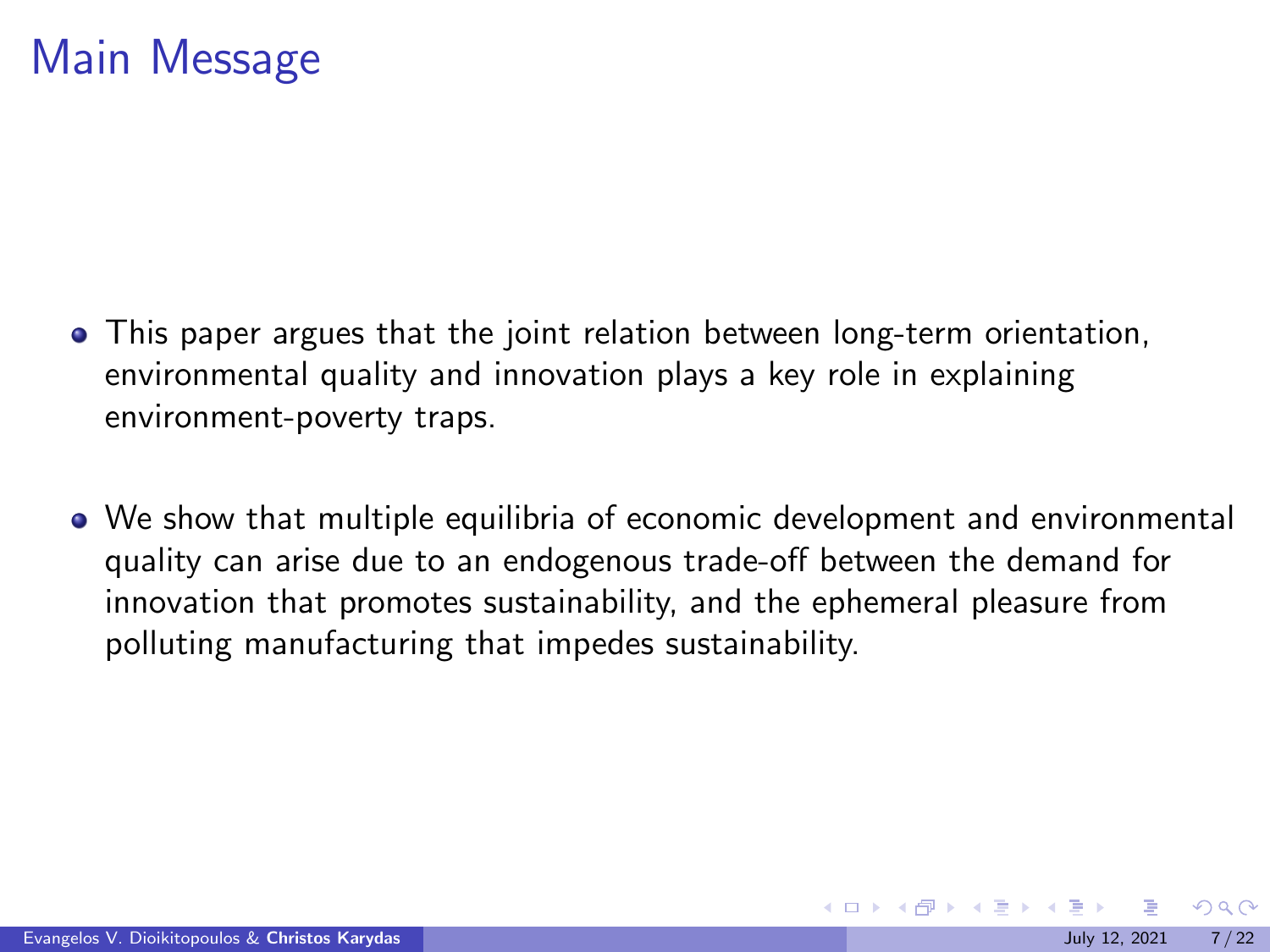## Main Implication

Policies that target environmental protection will provide a double-dividend of economic and environmental sustainability through an environment – patience – innovation channel.

 $\Omega$ 

メロトメ 伊 トメ ミトメ ミト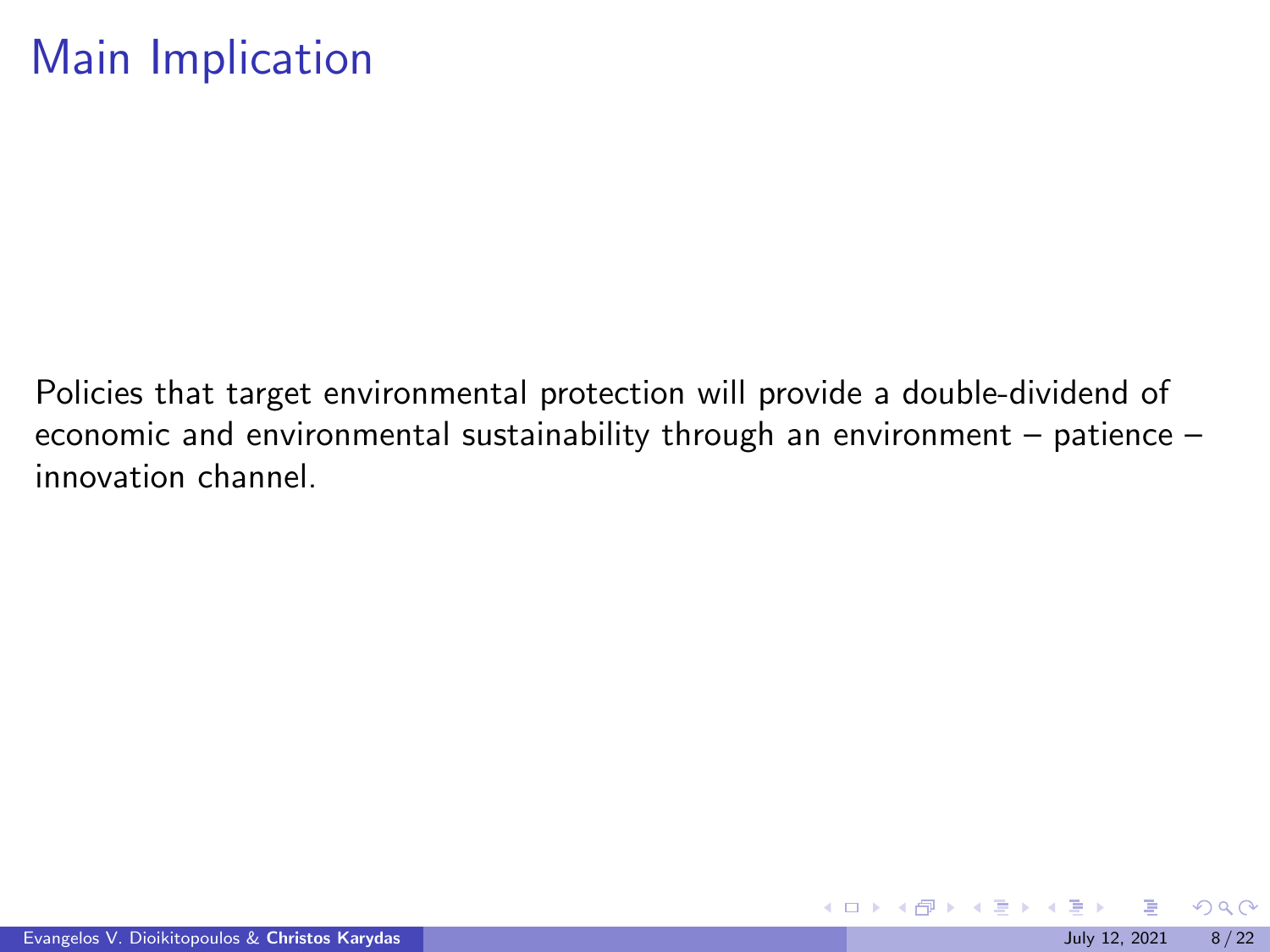# Model in Words

- R&D-based endogenous growth model
- Tradeoff between industrial activity and environmental quality
	- $\triangleright$  Traditional manufacturing: constant returns to scale, poor quality assurance, large material (toxic) waste vs.
	- $\triangleright$  Modern manufacturing: R&D-intensive and increasing returns to scale, better quality assurance and lower waste
- Environmental degradation due to traditional manufacturing affects investment decisions via RTP
- Average environmental quality positively affects patience.

 $\Omega$ 

メロトメ 御 トメ ミトメ ミト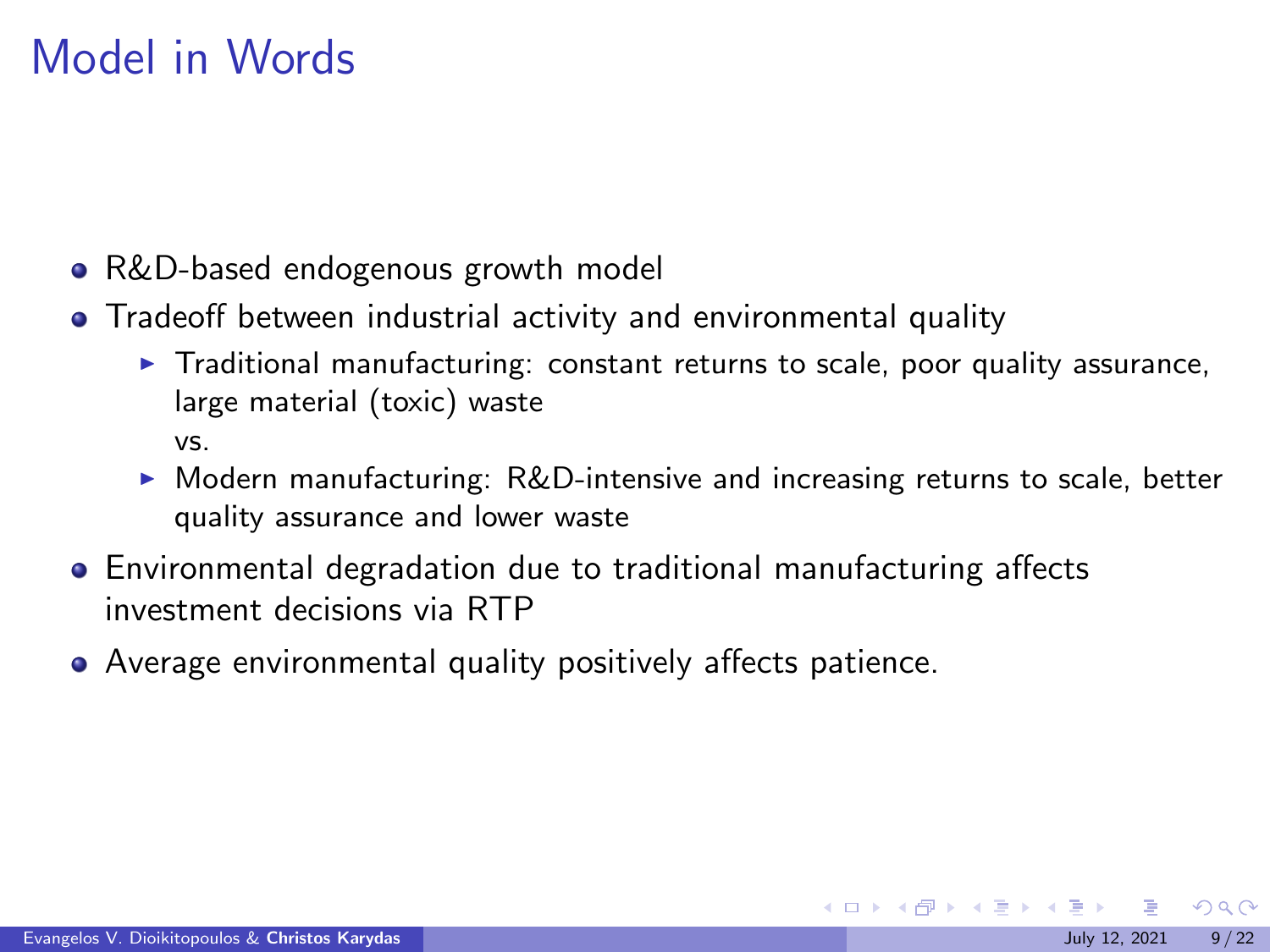#### Production

#### Final good

$$
Y = L_Y^{1-\beta} \int_0^1 q_j^{1-\beta} x_j^{\beta} d j, \qquad j \in [0,1], \tag{1}
$$

 $L_Y$  labor in manufacturing,  $x_j$  intermediate good  $j$  with technology  $q_j$ ; as in Acemoglu and Cao (2015), among others.

#### $\bullet$  Intermediates  $\overline{I}$

Produce intermediate goods  $x_i$  with a marginal cost  $\psi > 0$ . Also, they invest in R&D which happens in-house:

$$
\dot{q}_j = Aq_j l_j, \qquad (2)
$$

イロメ イ部メ イ君メ イ君メー

 $l_i$  research labor,  $A > 0$  a productivity parameter.

 $\Omega$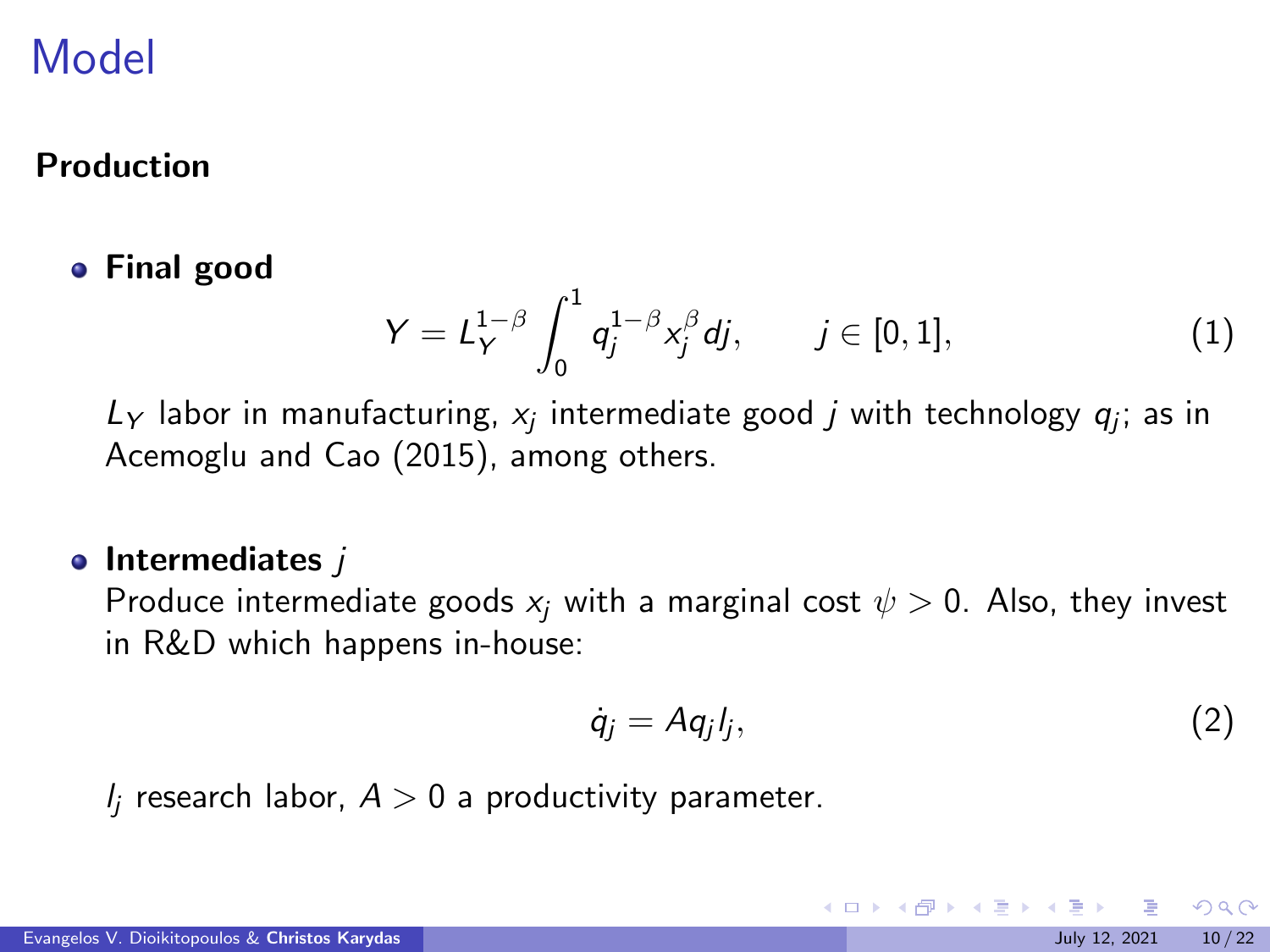### **Optimization**

**• Households solve:** 

$$
\max_{\{C_t\}_{t=0}^{\infty}} \int_0^{\infty} \log(C_t) e^{-\int_0^t \rho(N_s) ds} dt, \tag{3}
$$

s.t. 
$$
K = rK + wL - C
$$
, with  $\rho'(N) < 0$ ,  $\rho''(N) > 0$ .

- Final good sector chooses  $L_Y$ ,  $x_i$  taking prices as given
- **Intermediate** producer *j* solves  $\max_{\{x_{jt}, l_{jt}\}_{t=0}^{\infty}} \int_{0}^{\infty} [\pi_{jt} w_t l_{jt}] e^{-\int_{0}^{t} r_s ds} dt$ , with  $\pi_i = p_i x_i - \psi x_i$  s.t. (2);

 $QQ$ 

K ロ > K 個 > K 경 > K 경 > X 경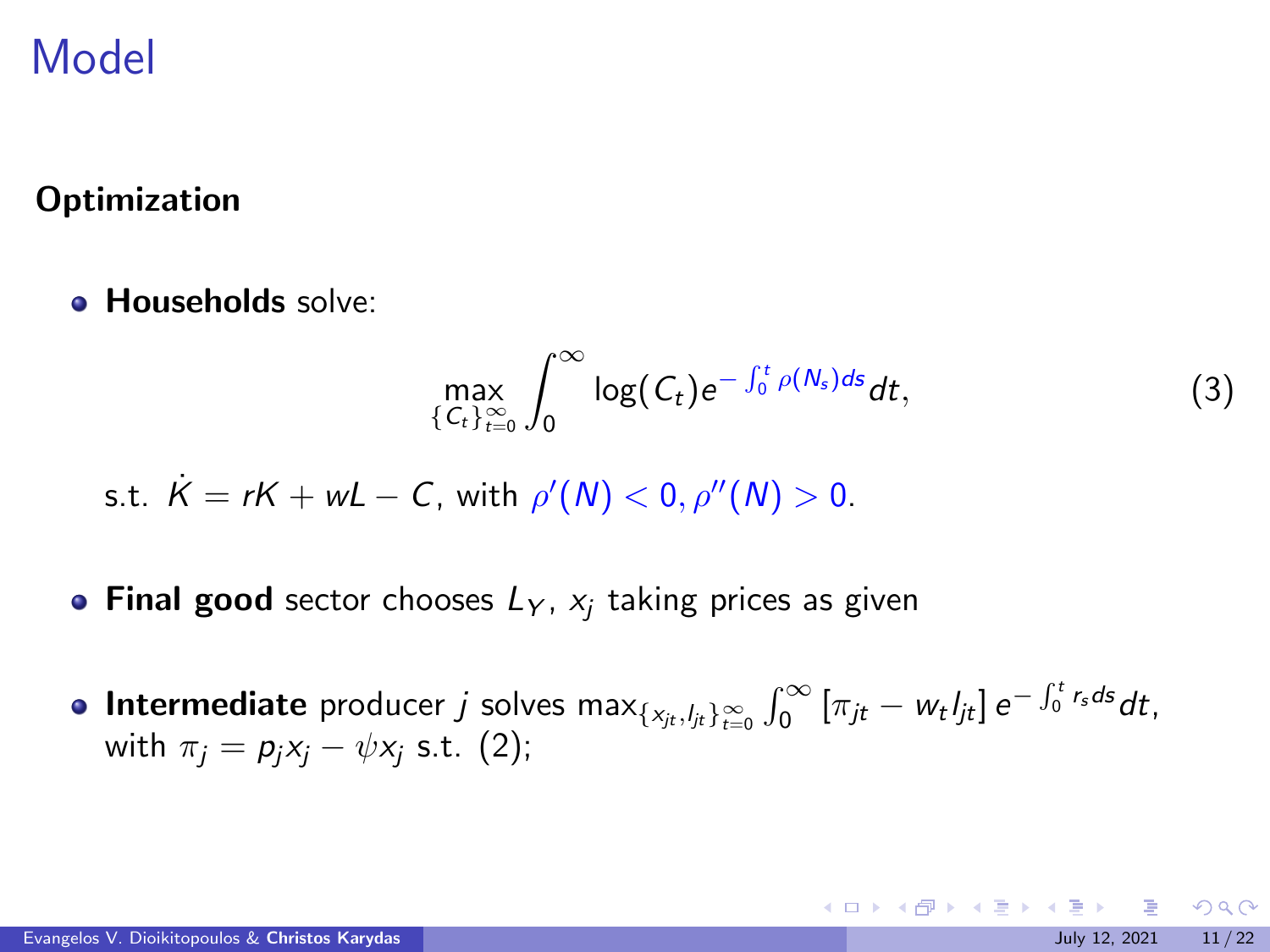#### <span id="page-11-0"></span>Dynamics of the Natural Environment

**•** Environmental quality evolves as follows

$$
\dot{N}_t = -E_t + (1 - \delta)(\bar{N} - N_t), \qquad (4)
$$

 $\bullet$  Production creates emissions,  $E$ , that pollutes the environment. In particular, emissions  $E = \phi(Q)Y$  are positive function of production where  $\phi$  denotes emissions intensity.

 $\Omega$ 

メロトメ 伊 トメ ミトメ ミト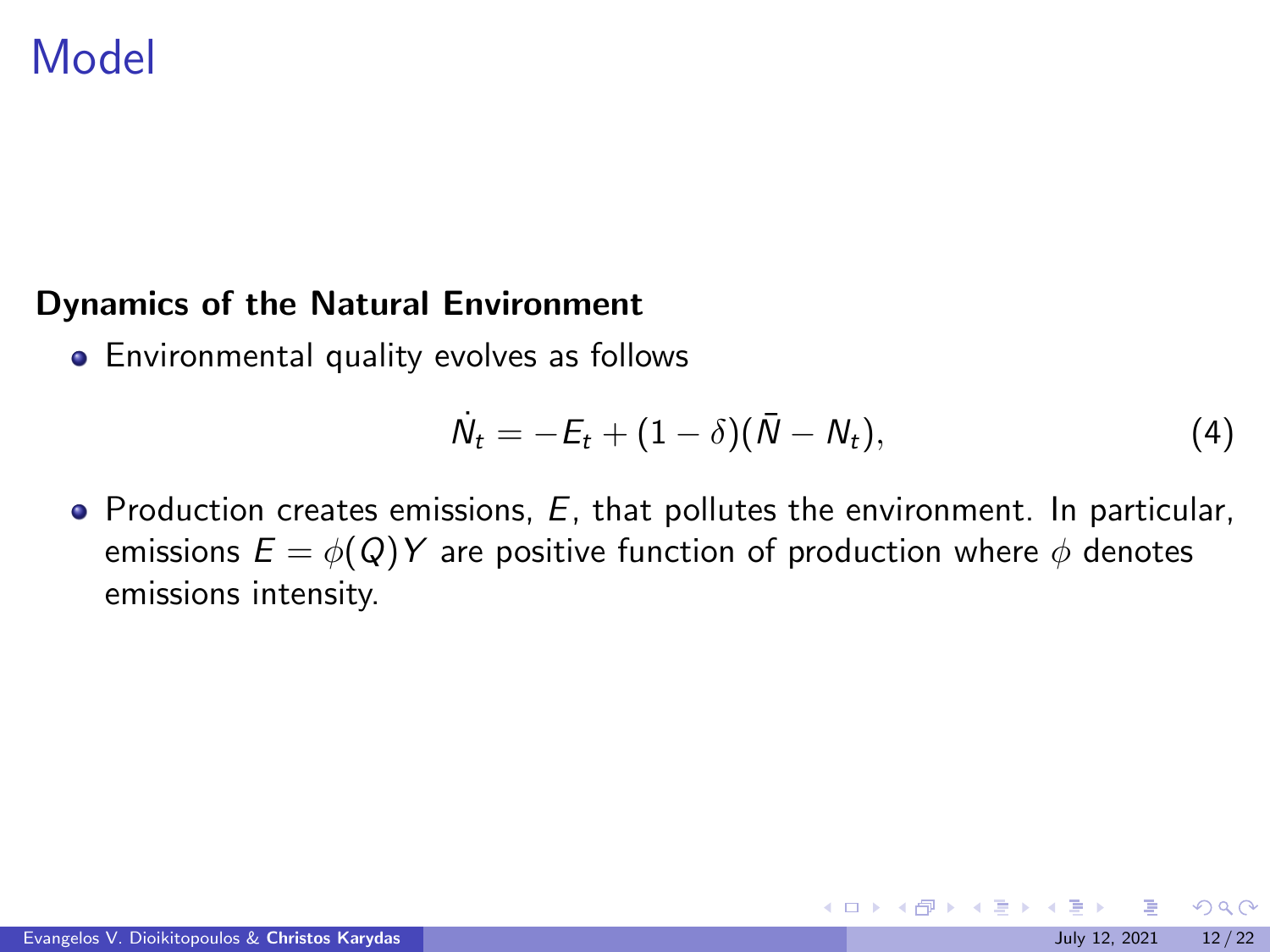### <span id="page-12-0"></span>Emissions intensity

- Following Nordhaus and Boyer (2000), Bosetti et al. (2006) and Agnolucci and Arvanitopoulos (2019) emissions intensity is a negative function of average level of technological quality,  $Q \equiv \int_0^1 q_j dj$ ,  $\phi'(Q) < 0$ .
- Further support from (4),  $\frac{\phi(Q)}{1-\delta} = \frac{\bar{N}-N}{Y}$  vs Q:

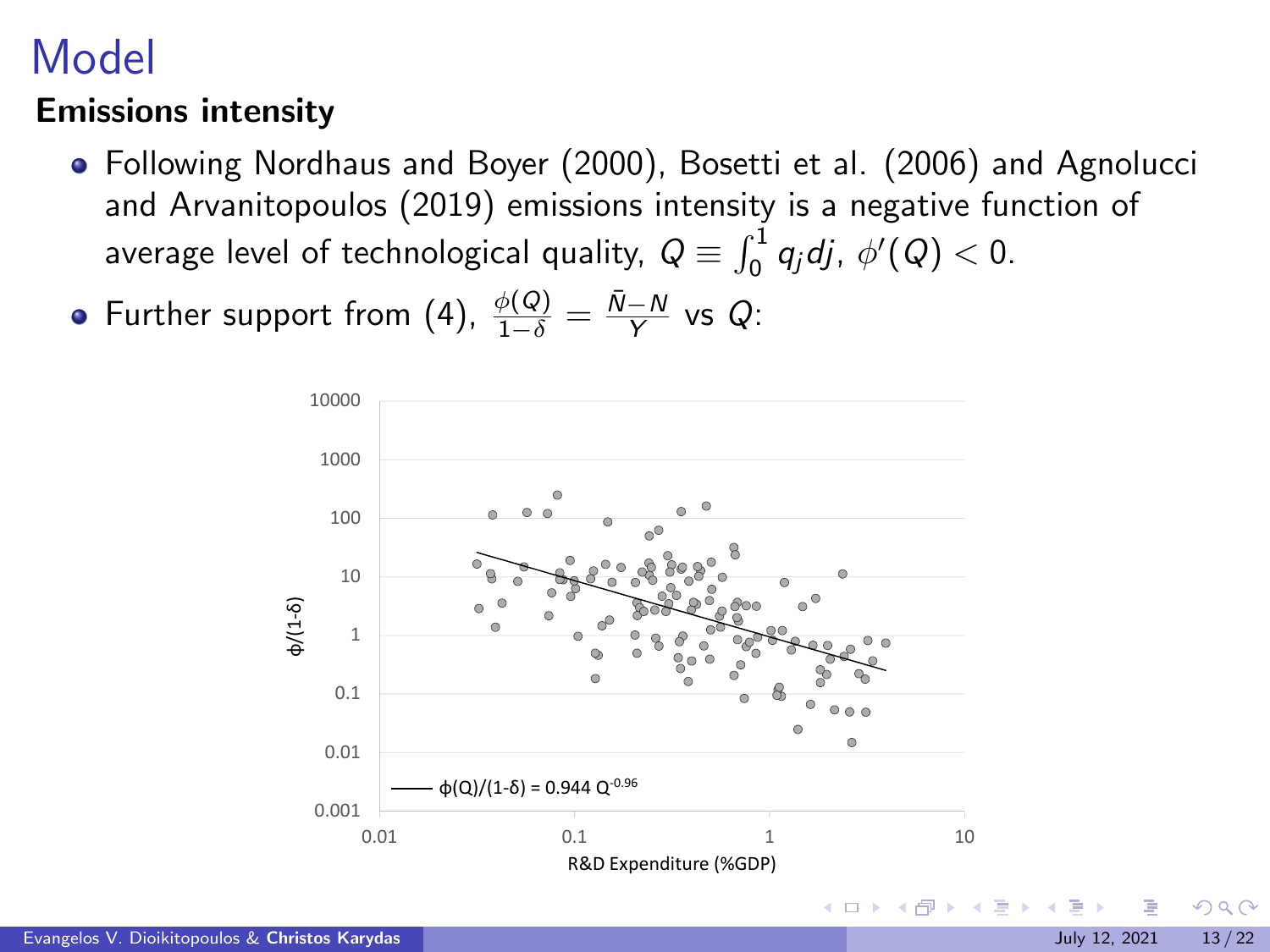#### <span id="page-13-0"></span>Equilibrium

- **•** Capital market clears: in equilibrium  $V_i = V = K$ ,  $\pi_i = \pi$ ,  $q_i = q = Q$
- Labor market clears:  $L = L_Y + L_S$ , with  $L_S = \int_0^1 I_j dj$
- Resource constraint:  $Y = C + I$ , with  $I = \int_0^1 \psi x_j dy$ , in equilibrium also  $Y = QL_Y, C = (1 - \beta^2)Y$

 $\Omega$ 

メロメ メ御 トメ ミメ メ ミメー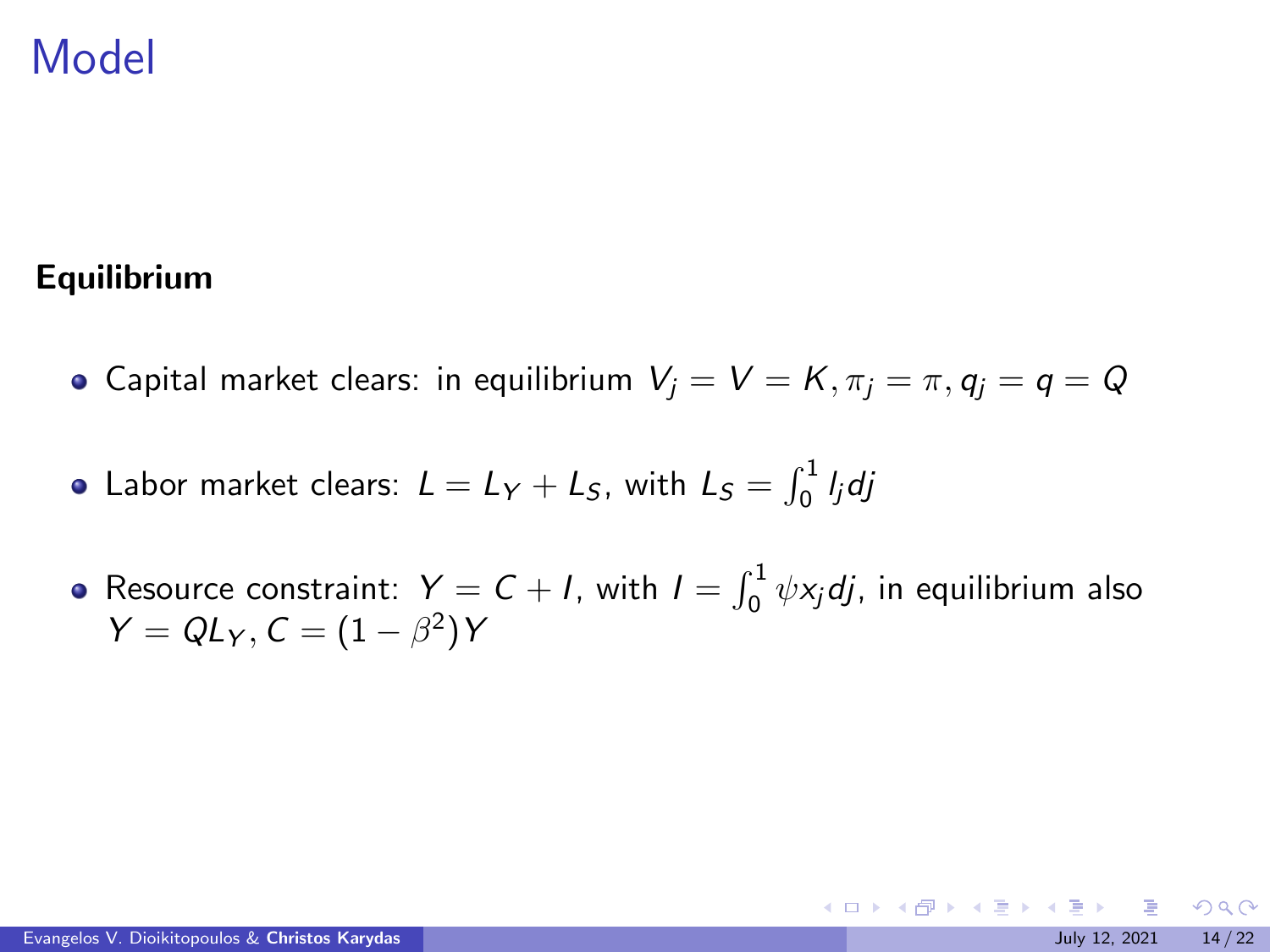#### Dynamics

Labor allocation between manufacturing and R&D (equiv. of investment)

$$
\frac{\dot{L}_Y}{L_Y} = \beta A L_Y - \rho(N). \tag{5}
$$

メロトメ 伊 トメ ミトメ ミト

Environmental quality in equilibrium evolves as follows

$$
\dot{N} = -\varphi L_Y + (1 - \delta)(\bar{N} - N), \qquad (6)
$$

 $299$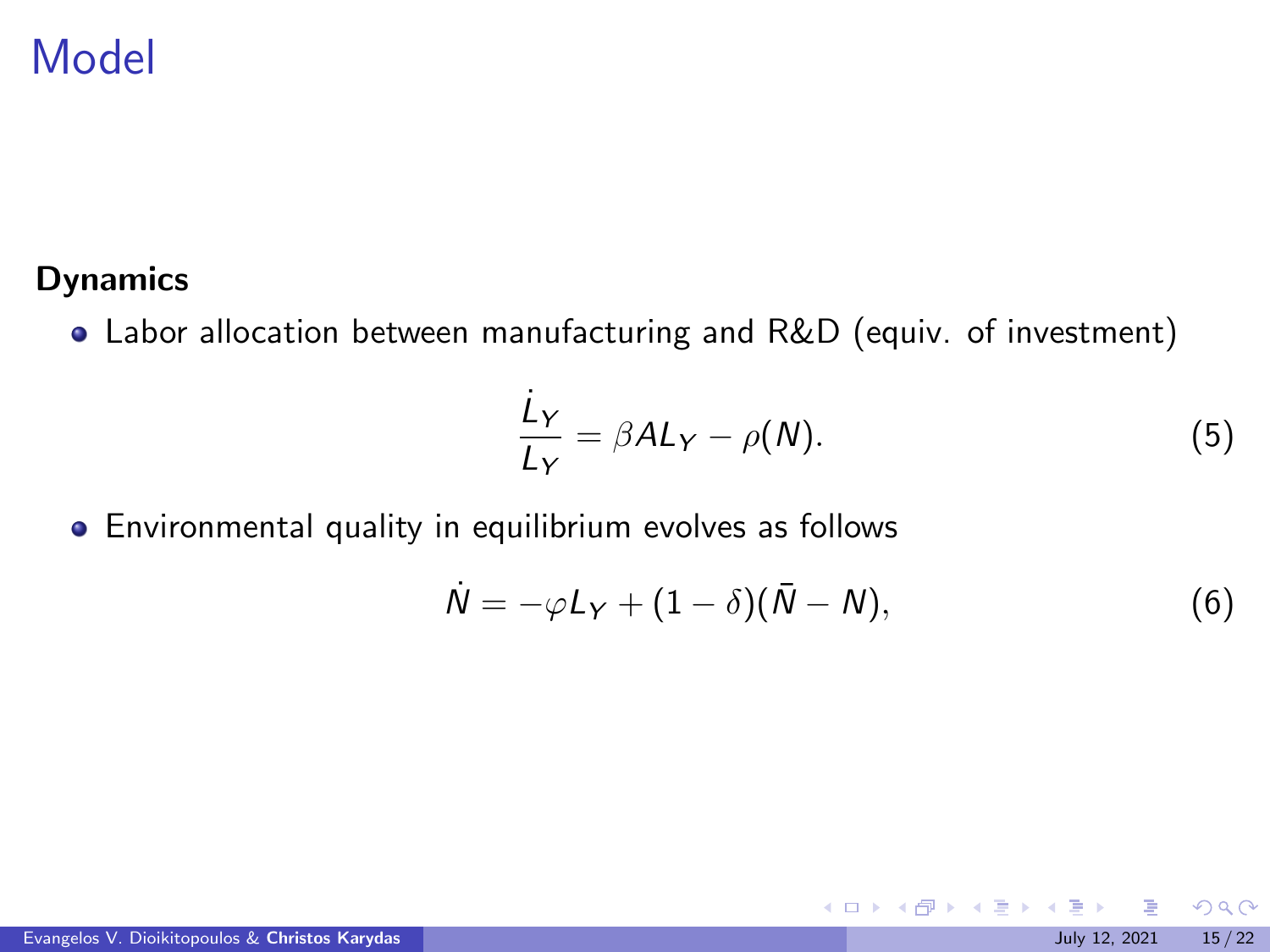# BGP in a Graph

#### Balanced Growth

On the BGP  $\dot{L}_Y = \dot{N} = 0$  and  $\dot{C}/C = \dot{Y}/Y = g$  with  $g = A L - (1/\beta) \rho(N^{SS})$  $N^{SS}$  solves

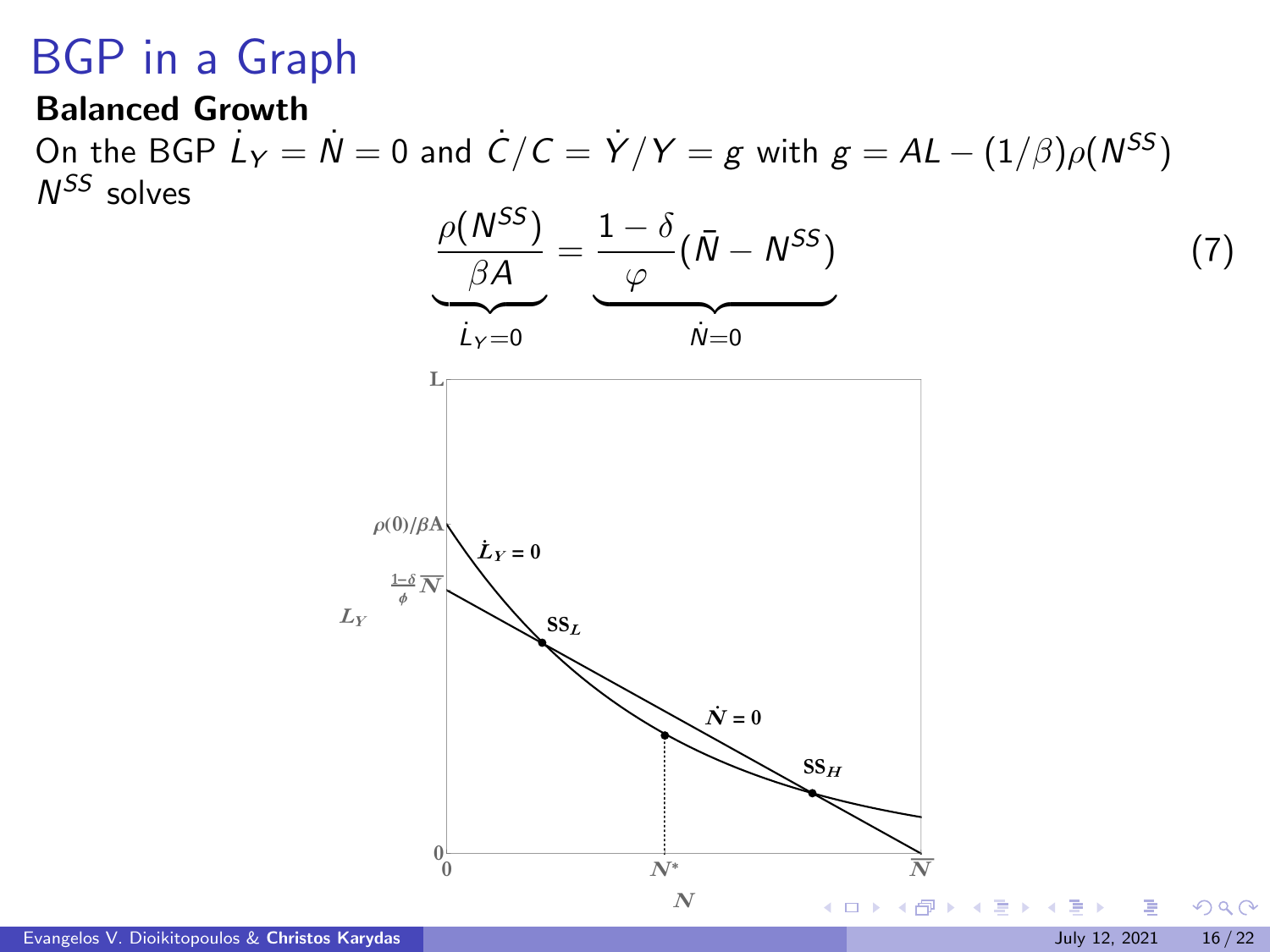# **Results**

### Proposition 1 (Multiplicity of equilibria)

There are two interior balanced growth equilibria that solve (7): one with low environmental quality and low growth – for which  $\mathcal{N}^{SS} < \mathcal{N}^*$ ; one with high environmental quality and high growth – for which  $N^{SS} > N^*$ .

#### Proposition 2 (Stability)

(i) The high equilibrium  $(N^{SS} > N^*)$  is always saddle stable; (ii) The low equilibrium  $(\textit{N}^{\text{SS}}<\textit{N}^*)$  is stable if  $\beta {\text{AL}} < 1-\delta;$  the type of stability is either an attractive focus or an attractor.

### Proposition 3 (Small Technological Improvements)

(i) An increase in productivity  $A$  improves environmental quality and economic growth in the high equilibrium  $(\mathcal{N}^{SS}>\mathcal{N}^{*});$ (ii) In the low equilibrium  $(N^{SS} < N^*)$  it unambiguously worsens environmental quality; it also worsens growth prospects when  $\rho(N^{SS}) \epsilon_{\rho N}^{SS} \epsilon_{\textit{NA}}^{SS} > \beta A L.$ 

 $QQ$ 

イロト 不優 トメ 差 トメ 差 トー 差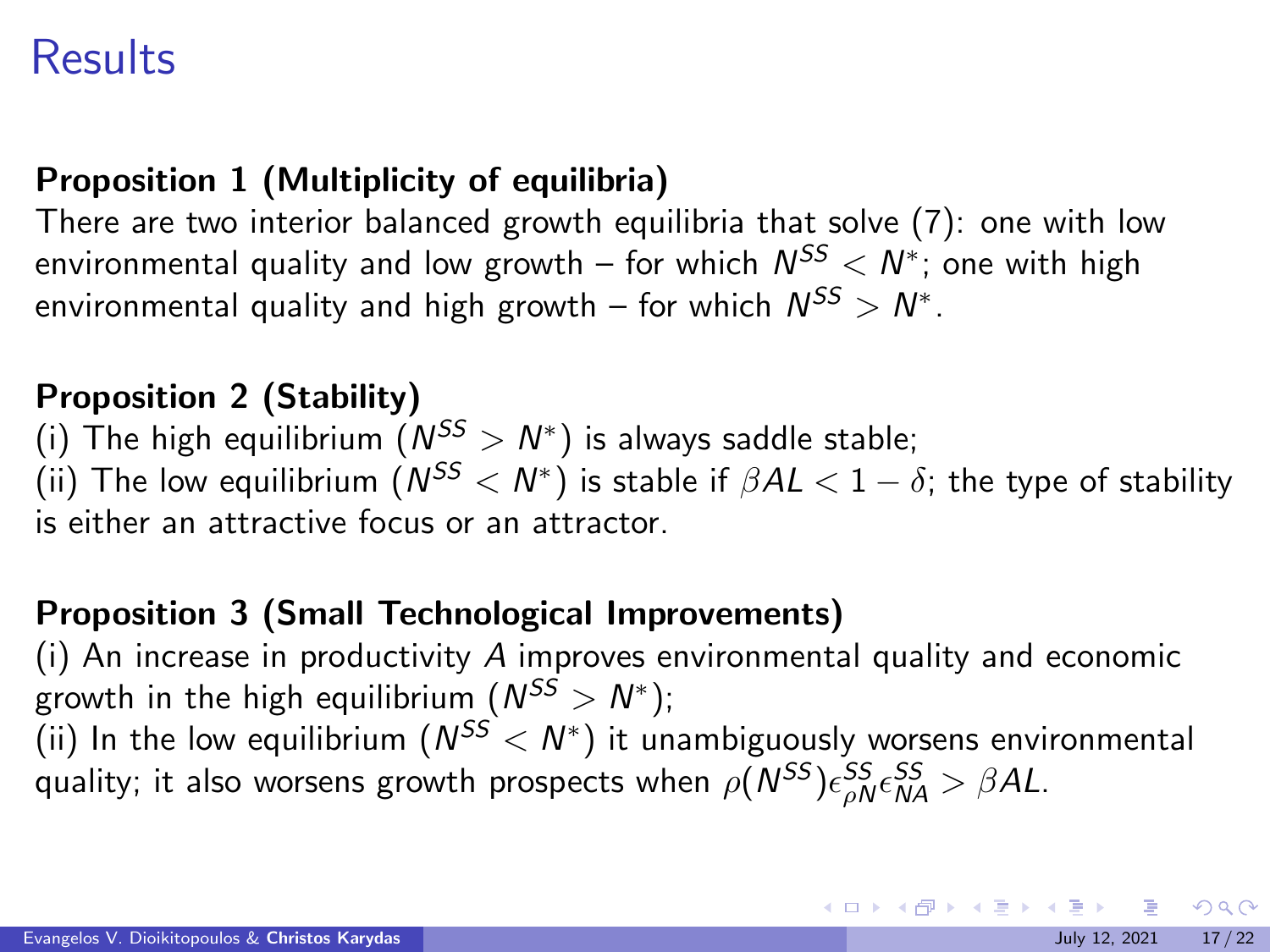### **Results** Productivity increase  $(A \rightarrow A' > A)$



Here  $\rho(N) = \rho_0 e^{-\eta N}$ 

メロメ メタメ メミメ メミメ  $299$ ∍ Evangelos V. Dioikitopoulos & Christos Karydas July 12, 2021 18 / 22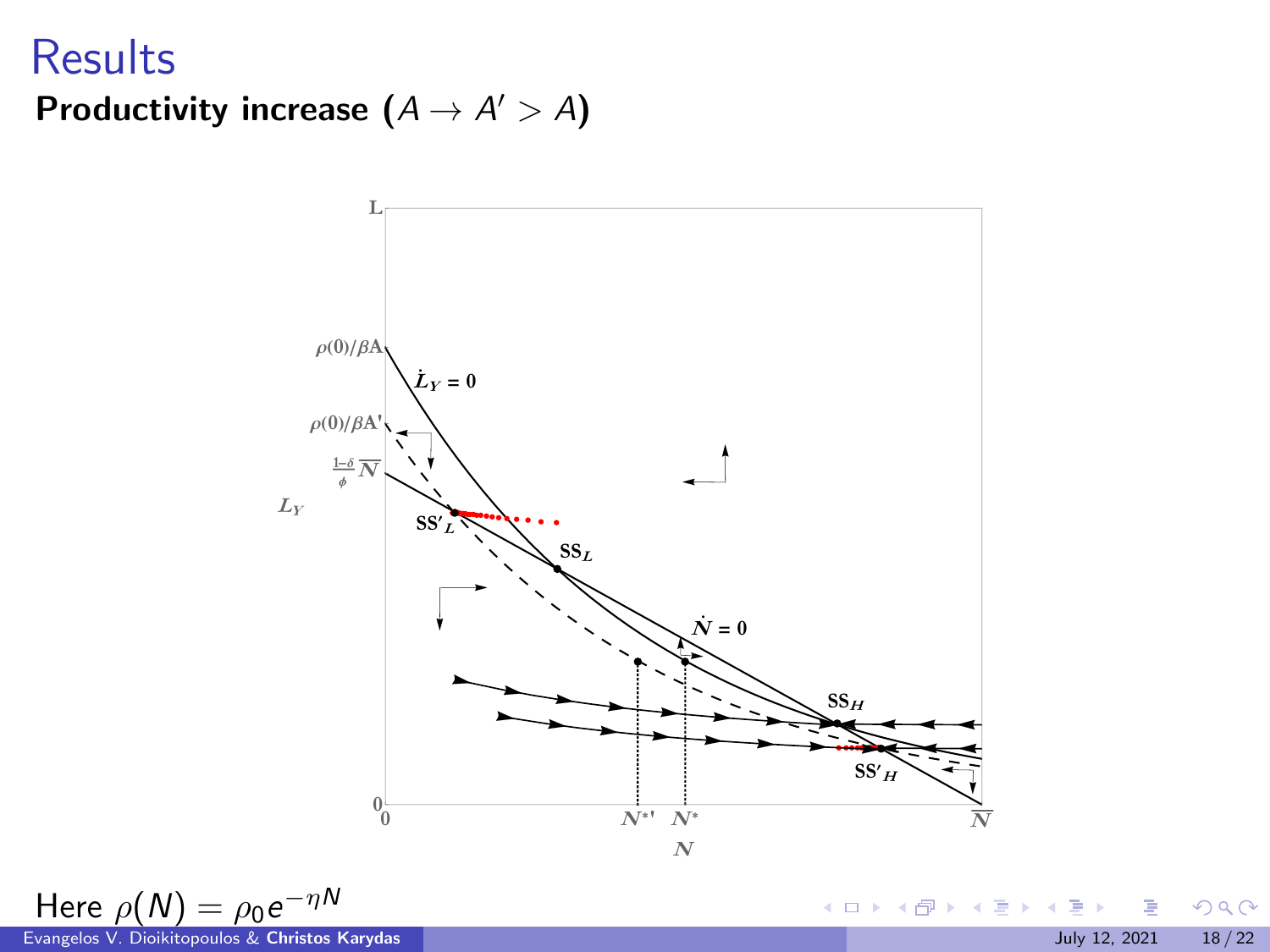### Intuition

- An exogenous increase in A has a first-order effect on household budget by increasing the income of individuals through the return on equity  $(r(N^{SS}) = AL - \frac{1-\beta}{\beta} \rho(N^{SS}))$ .
- Societies with very good environmental quality, exhibit higher patience (low  $\rho$ ) and thus can reap the benefits of such a productivity increase to further invest in R&D firms that advance both their economic and environmental situation.
- On the other end of the spectrum, societies with poor environmental quality are oriented towards the short-term (high  $\rho$ ).
- **•** Provided that their  $\rho$  is high and their productivity level A is already low, a productivity increase would trigger relatively more consumption rather than investment, thus worsening both their economic and environmental development prospects.

 $\Omega$ 

メロメメ 御 メメ きょく ミメー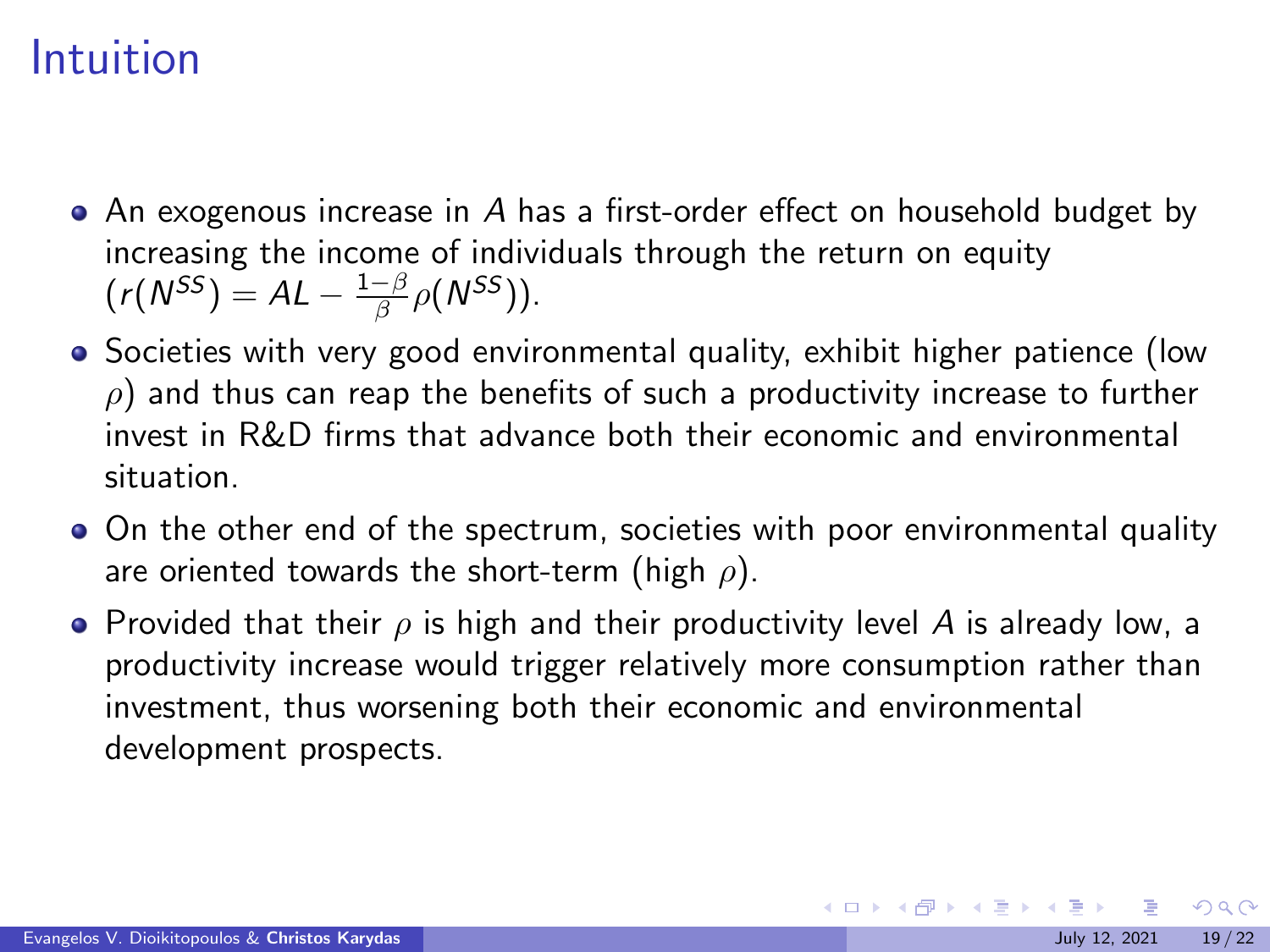### Results - Numerical Example

**Productivity increase**  $(A \rightarrow A' > A)$  (good up, bad down)



 $299$ 

イロト イ御 トイ ヨ トイ ヨ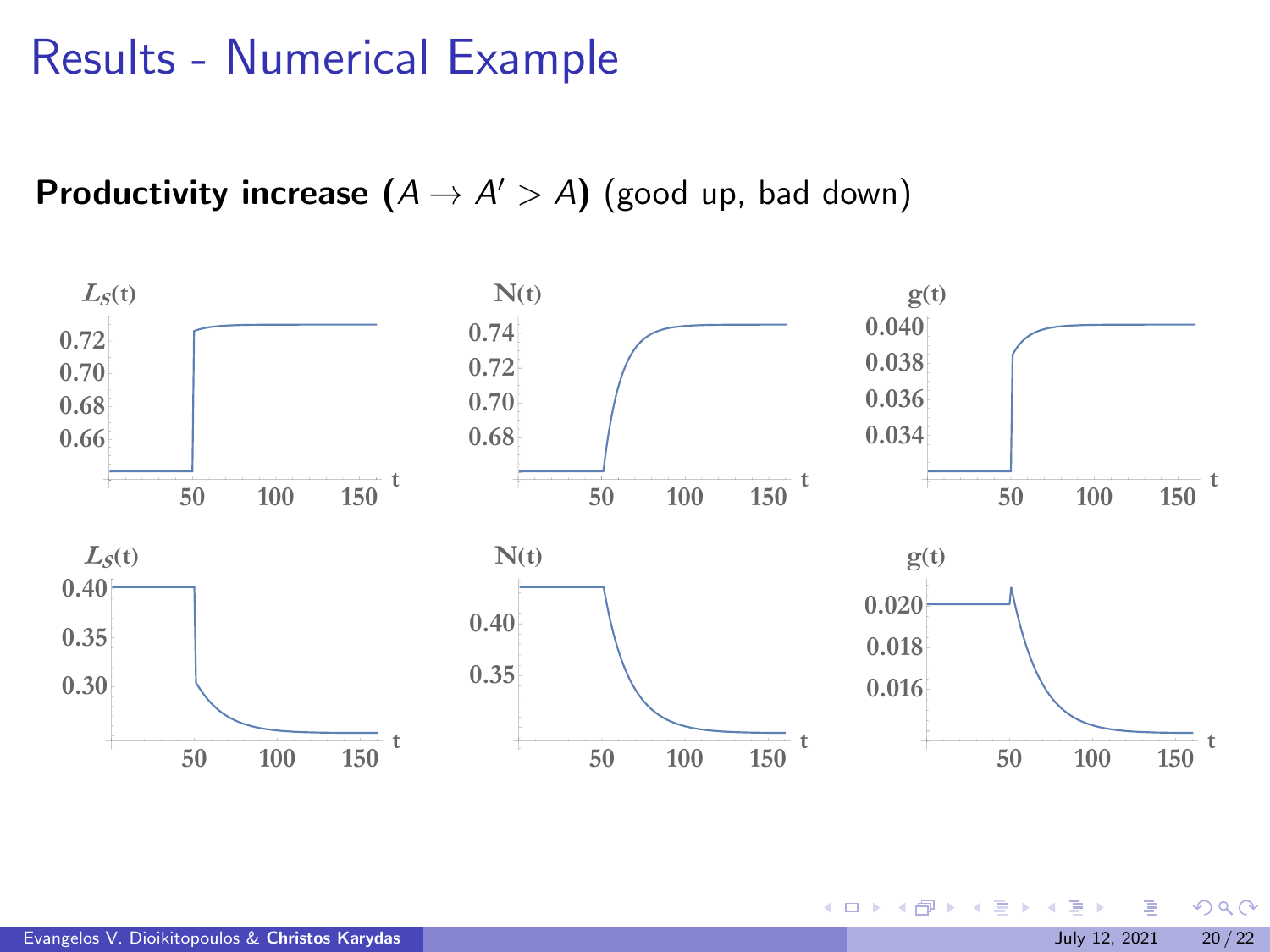# Conclusion

- We contribute a new mechanism behind environment-poverty traps that builds on the joint relation between long-term orientation, environmental quality and innovation
- Negative relationship of RTP with the quality of local environment
- Households long-term orientation (as affected by endowments of natural environment) to indicate whether productivity increases translate into clean growth or polluting stagnation
- Results suggest that development aid policies should aim at influencing long-term views in countries that face weak environmental conditions (environmental technology transfer, support education)

 $\Omega$ 

メロメメ 倒 メメ きょくきょう